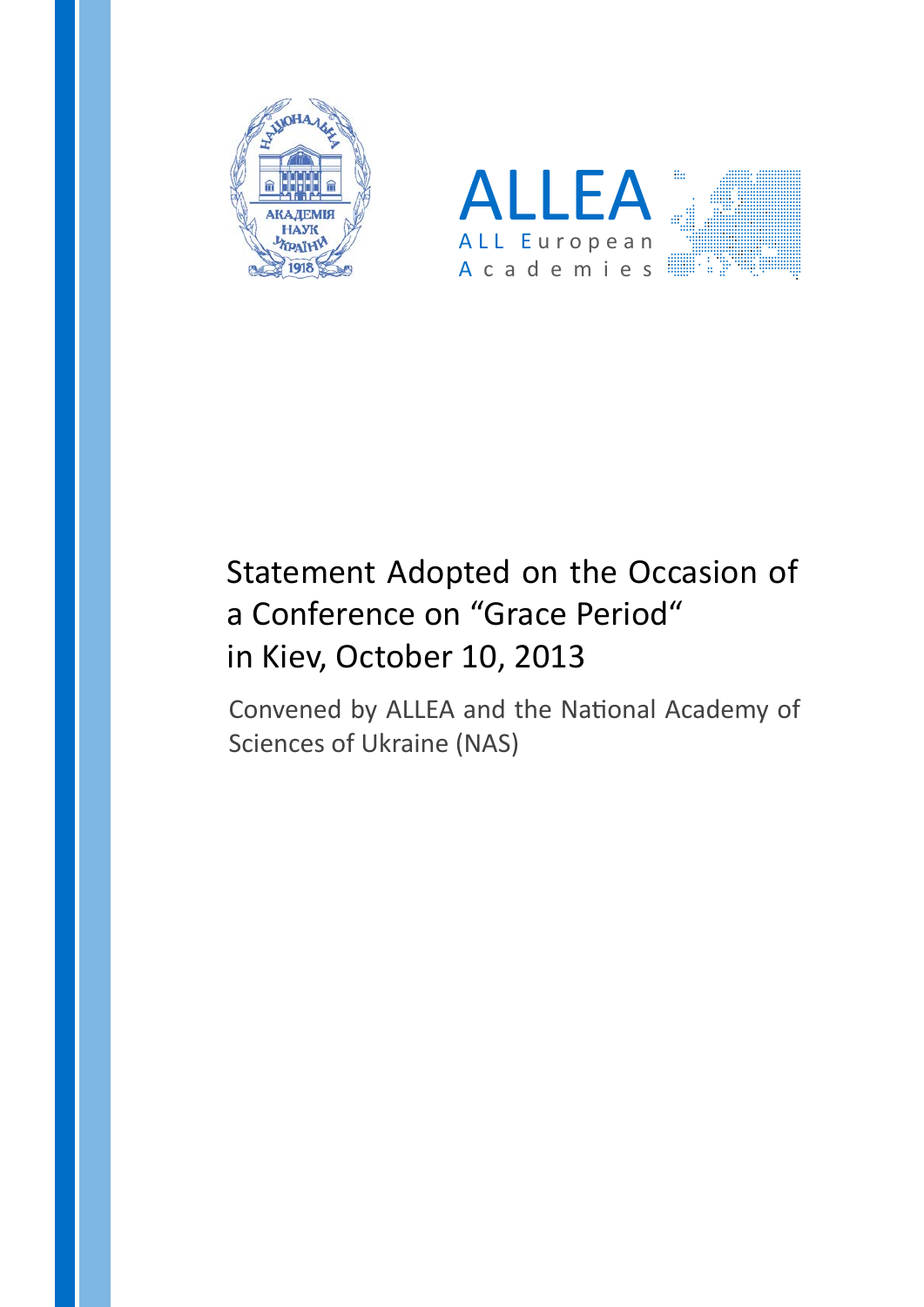# **Statement Adopted on the Occasion of ALLEA-NAS of Ukraine Conference on "Grace Period" in Kiev, October 10, 2013**

In the Kiev Conference on "Grace Period", jointly convened by the Federation of European Academies of Sciences and Humanities (ALLEA) and the National Academy of Sciences of Ukraine (NAS), chaired by Professor Joseph Straus, chair of ALLEA Permanent Working Group on Intellectual Property Rights, representatives of ALLEA for the first time met with representatives of the European Patent Office (EPO), the Japanese Patent Office (JPO), the State Intellectual Property Office of the PR China (SIPO), and the State Intellectual Property Service of Ukraine<sup>1</sup>, to discuss the instrument of grace period in patent law which immunises inventors against their own disclosures preceding the filing of patent applications. Based on thorough deliberations of most important aspects surrounding the instrument of grace period, the participants wish to:

#### **Recall**

**1.1** That under the patent laws in force in Europe, including the European Patent Convention (EPC), no grace period exists, which would shield, e.g. immunise inventors and their successors in title against their own disclosures, which occur prior the filing of the respective patent applications.

**1.2** That the six months grace period of Article 55 (1) (a) EPC, and the corresponding provisions of national patent laws of the states parties to the EPC, is limited to disclosures of third parties based on "an evident abuse in relation to the applicant or his legal predecessor", if they occurred no earlier than six months preceding the filing of the European Patent application – not the priority application [Enlarged Board of Appeal Decisions G 3/98, OJ EPO 2001, 62, G 2/99, OJ EPO 2001, 83].

**1.3** That the six months grace period of Article 55 (1) (a) EPC strictly applies also in case of the so-called "fictitious prior art" being based on an evident abuse in relation to the applicant or his legal predecessor. Thus, an inventor whose invention was described in an prior filed patent application based on an evident abuse in relation to that inventor, has to file his/her patent application with the European Patent Office within six months from the filing of the first (also priority) application in order to benefit from the grace period, although he/she, as a very rule, will have no knowledge of such an application [German Federal Supreme Court, GRUR 1996, 349 = OJ EPO 1998, 263].

**1.4** That a number of European States, which after 1991, following the failed WIPO Patent Law Treaty, introduced a grace period into their national laws, such as Bulgaria, Estonia, Lithuania, Romania and Slovenia, abandoned the grace period upon their accession to the European Union.

**1.5** That the "Tegernsee Group", attended by heads of offices and representatives from Denmark, France, Germany, Japan, the UK, the USA and the EPO, identified grace period as one of four topics being key to harmonisation.

**1.6** That the International Association for the Protection of Intellectual Property (AIPPI), the oldest, largest and non-lobbying international association in the field of IP, which has argued in favour of a grace period over the last 33 years, on September 10, 2013 at its Executive Committee Meeting (governing body) in Helsinki, by a majority of more than 90 % adopted a Resolution (Q 233) in which it resolved that

*1. Internationally, a grace period should be established in order to exclude from the prior art against the inventor or his successor in title, any disclosure to the public by means of a written or oral description, by use, or in any other way, made:*

*a) by the inventor or his successor in title, irrespective of whether such disclosure is intentional or not;*

*b) by a third party who derived the content of the disclosure from the inventor or his successor in title, irrespective of whether such disclosure results from an abuse in relation to or was made against the will of the inventor or his successor in title.*

<sup>1</sup> Representatives of the US Patent and Trademark Office, who firmly confirmed their participation, could not participate due to the general shutdown of the US Government.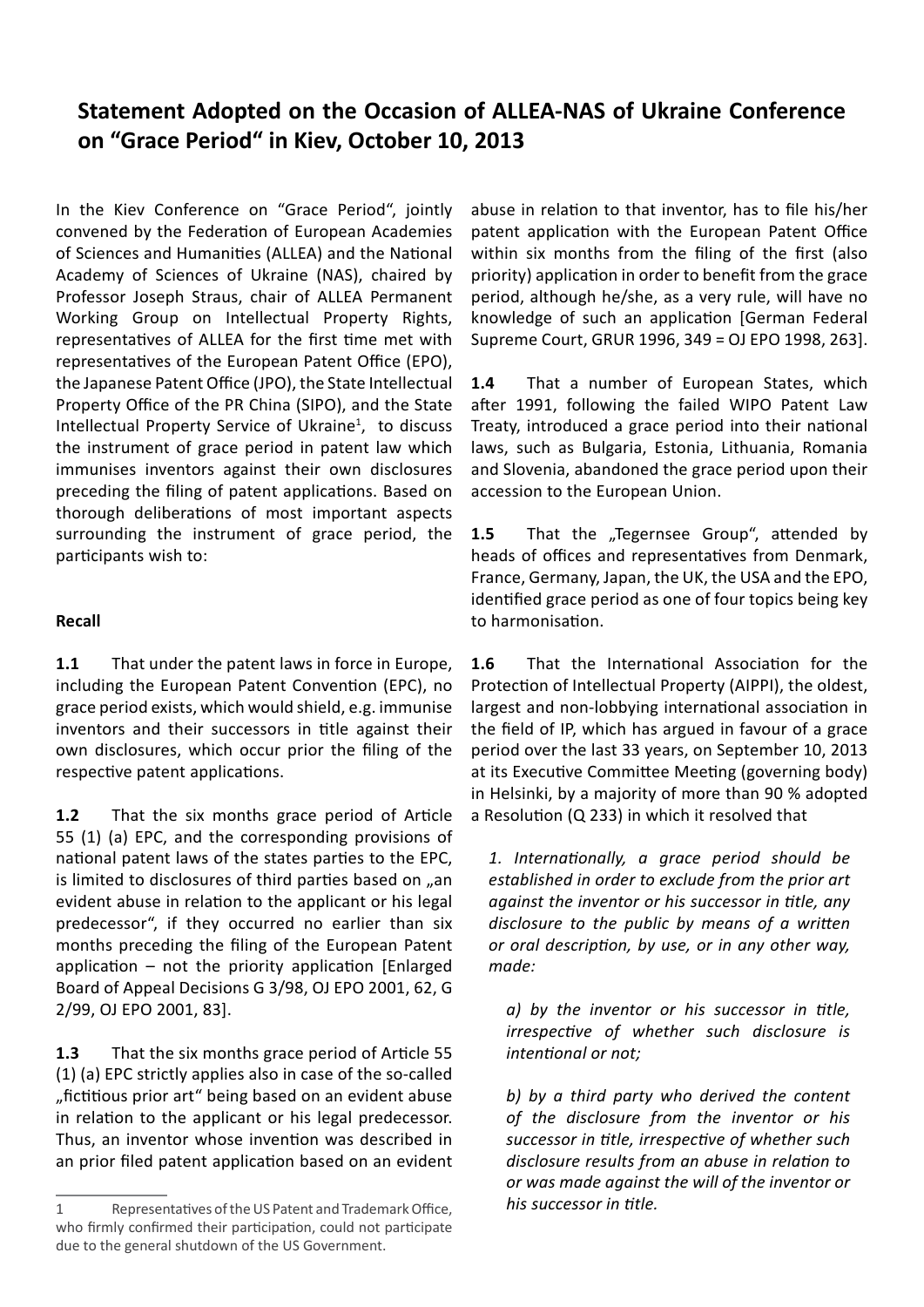*2. The grace period shall not exclude from the prior art:*

*a) disclosures from a third party which are not derived from the inventor or his successor in title, even if said disclosures occur after a nonprejudicial disclosure;*

*b) disclosures resulting from the proper publication by an Intellectual Property Office of an application for or the grant of an intellectual property right filed by the applicant or his successor in title.*

*3. The duration of the grace period shall be twelve months preceding the filing date of the patent application or if priority is claimed, the earliest relevant priority date.*

*4. The applicant or his successor in title shall benefit from the grace period without being required to deposit a declaration of such disclosure.*

*5. The grace period shall have no effect on the date of publication of the patent application.*

*6. When a disclosure is cited the burden shall be on the party claiming benefit of the grace period to prove that the disclosure shall be excluded from the prior art.*

**1.7** That in patent laws of some thirty countries, among them Argentina, Australia, Belarus, Brazil, Canada, PR China [in case of exhibitions and some other specific cases of disclosures made in academic meetings], Japan, European Patent Convention [EPC - against all disclosures in internationally recognised exhibitions], Rep. of Korea, Mexico, Russian Federation, Ukraine, and the USA, a grace period exists, which immunise inventors against their own pre-filing disclosures, but that the respective provisions vary as regards the length of the grace period, the point in time from which it is calculated [priority date or actual date of filing] and the required formalities.

**1.8** That recent empirical data provided by the JPO shows that a need exists for a grace period which covers all disclosures as a result of acts conducted by a person having the right to obtain a patent; this is reflected in the fact that the number of patent applications invoking grace period has increased by about 80 % since the respective broadening of the former rule relating to the grace period was

introduced in the Japanese law in 2012, and that the increase is not only from SMEs or joint applicants, such as universities and their partners, but also from large companies.

#### **Note**

**2.1** That scientists and researchers especially in publicly funded institutions world-wide are expected and required to generate new knowledge and disseminate it to the public without undue delay. Without a safety-net of a grace period the risk of unintentionally disclosing research results potentially eligible for patent protection and of high economic value leading to an automatic and complete loss of proprietary rights in them, is not acceptable.

**2.2** That, whereas inventors and their employers from European countries can secure proprietary rights in their pre-disclosed inventions due to existing grace periods in patent laws of countries representing a population, i.e. markets, of close to two billion, inventors of pre-disclosed inventions from those countries are deprived of any patent protection in Europe, thus their inventions can be used free of charge in a market of more than 500 million inhabitants.

**2.3** That patent laws providing for a grace period have not caused any particular problems to applicants, also to those from the European Union. In the course of patent law harmonization deliberations in the World Intellectual Property Organization (WIPO) no court cases have become known which could be used as evidence of an increased legal uncertainty due to existence of a grace period in comparison with the legal situation in Europe, where such a grace period does not exist.

**2.4** That, whereas grace period has correctly been identified by the "Tegernsee Group" as one of four key topics of patent harmonisation, the complete lack of a grace period in an area covering a market of more than 500 million inhabitants (Europe Union) in a globalised world can no longer be reduced to a "key topic" of patent law harmonisation, but in fact constitutes a severe imbalance in terms of international relations in the area of science and technology and economy, and should also be treated as such.

**2.5** That in order to provide for a safety-net for inventor's own pre-filing disclosures, which due to their mission is of particular importance for scientists and researchers working in publicly funded research